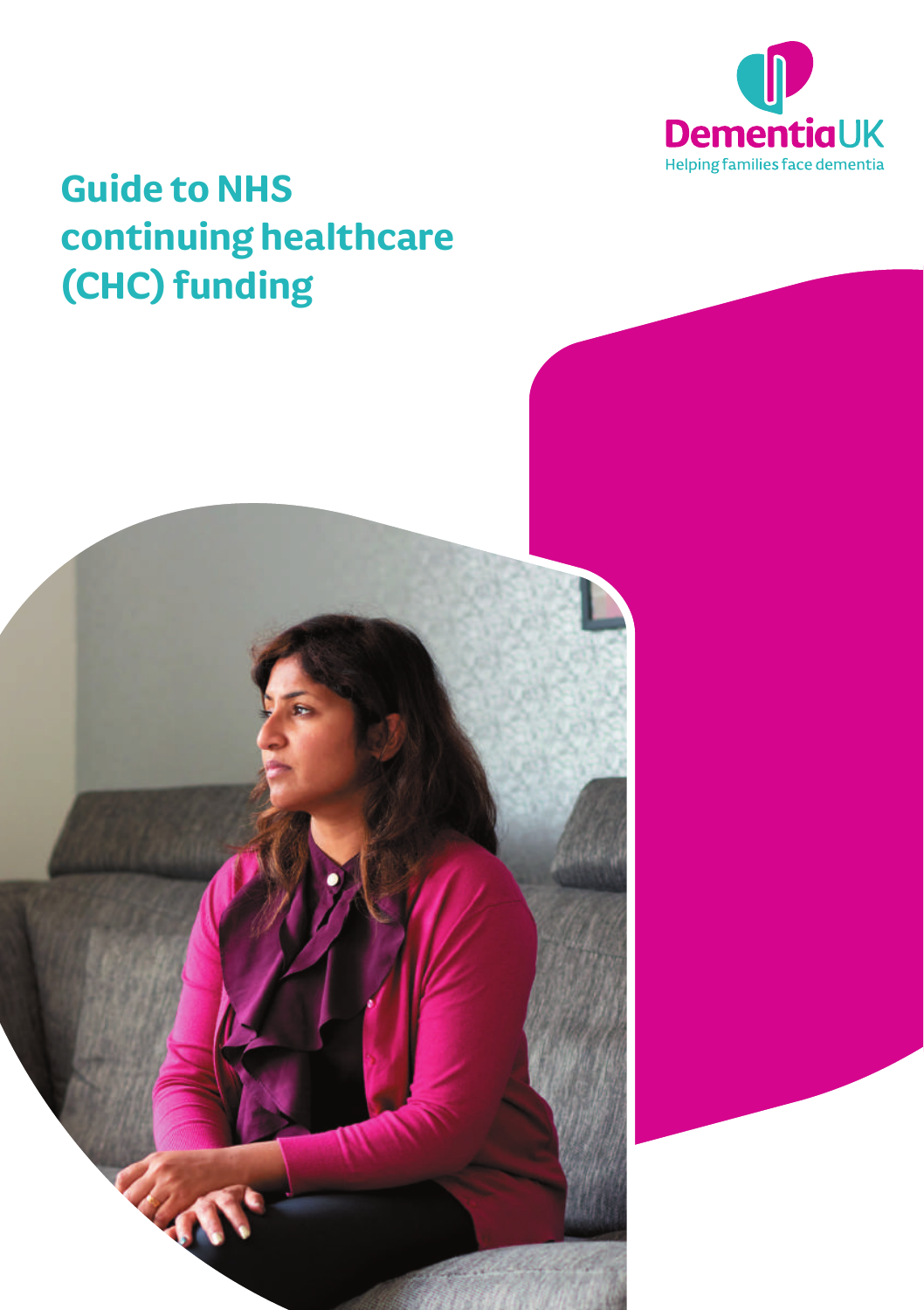### **What is NHS continuing healthcare?**

NHS continuing healthcare (CHC) is a package of care that is fully paid for by the NHS. It is for adults with long-term, complex health needs. These needs may be the result of illness, disability or an accident.

Normal NHS healthcare – for example, from a GP, District Nurse or in hospital – is free, but CHC covers other costs, such as home carers or care home fees.

CHC may be awarded if the person is assessed as having a 'primary health need' – that is, if dealing with health issues is the most important part of their care.

CHC is available in England, Wales and Northern Ireland. In Scotland, there is a similar provision called Hospital-Based Complex Clinical Care, but this only covers care in hospital settings.

To find out more about CHC and its equivalents throughout the UK, visit:

England: **nhs.uk/conditions/ social-care-and-support-guide/ money-work-and-benefits/nhscontinuing-healthcare/**

### Wales: **gov.wales/continuingnhs-healthcare**

Scotland: **careinfoscotland. scot/topics/how-to-get-careservices/hospital-basedcomplex-clinical-care/**

Northern Ireland: continuing healthcare funding in Northern Ireland is currently being developed. In the meantime, contact your local Health and Social Care Trust for information: **nidirect.gov.uk/contacts/healthand-social-care-trusts** 

Applying for CHC can be a complex and stressful process, so we have put together this leaflet to help guide you through. Our dementia specialist Admiral Nurses are also here to help – please see Support for you on page 12.

**For an at-a-glance guide to applying for CHC, please see our flowchart on p13.**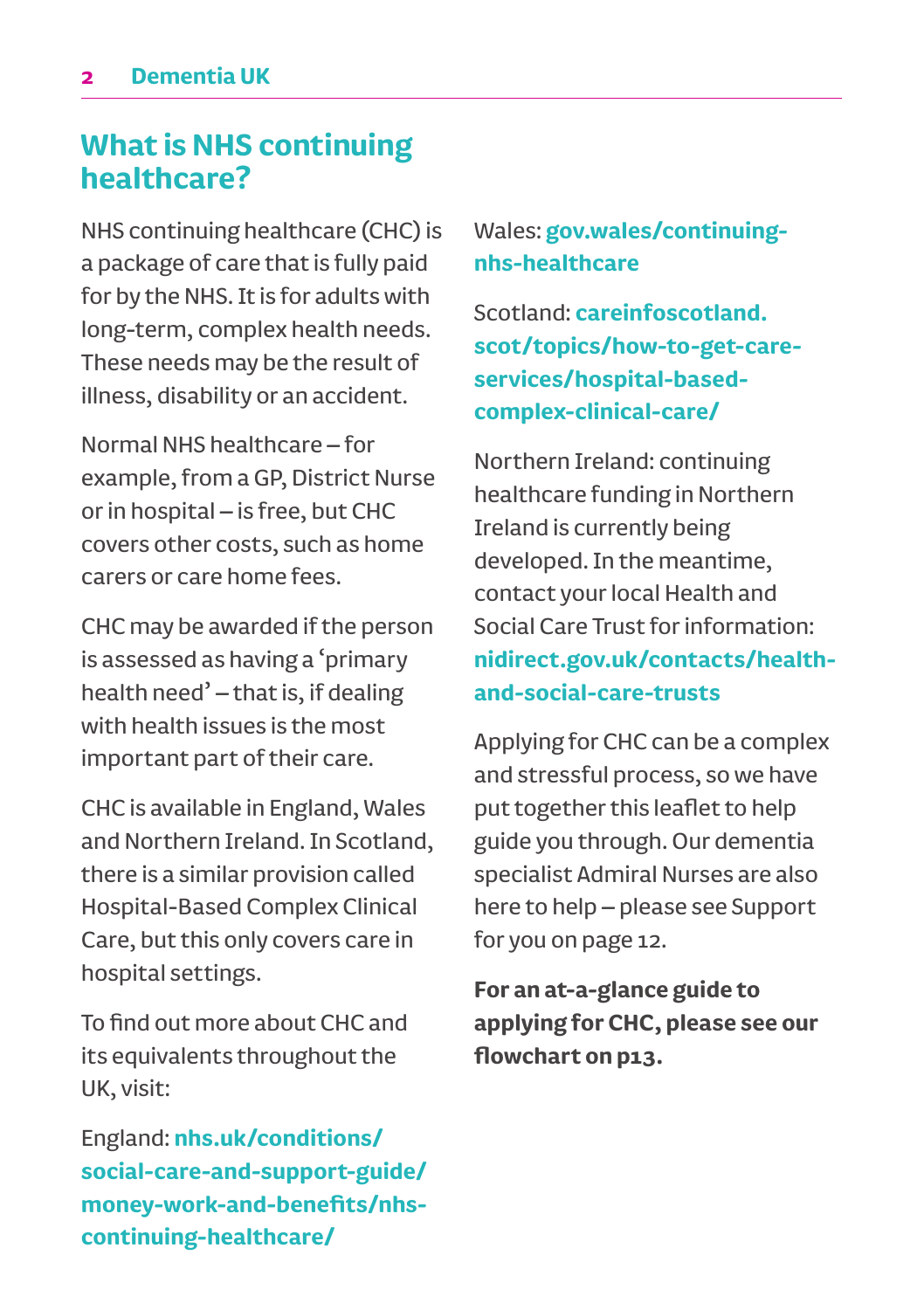# **Applying for CHC funding – the checklist**

The first stage of being assessed for CHC involves a screening checklist, which determines whether the person qualifies for a full assessment of need (which we refer to as full assessment.)

It can be carried out by a GP, Social Worker, District Nurse, care home nurse or other health or social care professional. It might happen faceto-face (including in a person's own home or care home – not just in a hospital or GP practice), or by phone/video call.

The checklist is a brief assessment of the person's needs in 11 separate areas. In each area, the assessor will decide if the person's needs are high (A), moderate (B), or low/no needs (C.)

A full assessment will be triggered if:

- **•** two or more areas are rated A
- **•** five or more areas are rated B, or one A and four Bs
- **•** there is an A rating in any of: behaviour, breathing, drug

### **What does the checklist cover?**

- **•** breathing
- **•** nutrition
- **•** continence
- **•** skin integrity
- **•** mobility
- **•** communication
- **•** psychological/emotional
- **•** cognition
- **•** behaviour
- **•** drug therapies and medication
- **•** altered states of consciousness

therapies and medication, or altered states of consciousness

### **Checklist outcomes**

Once the checklist has been completed, there are two possible outcomes:

- the person IS put forward for a full assessment
- the person IS NOT put forward for a full assessment

Bear in mind that the threshold for receiving a full assessment is low, so even if the person qualifies for assessment, there is no guarantee that they will be awarded CHC.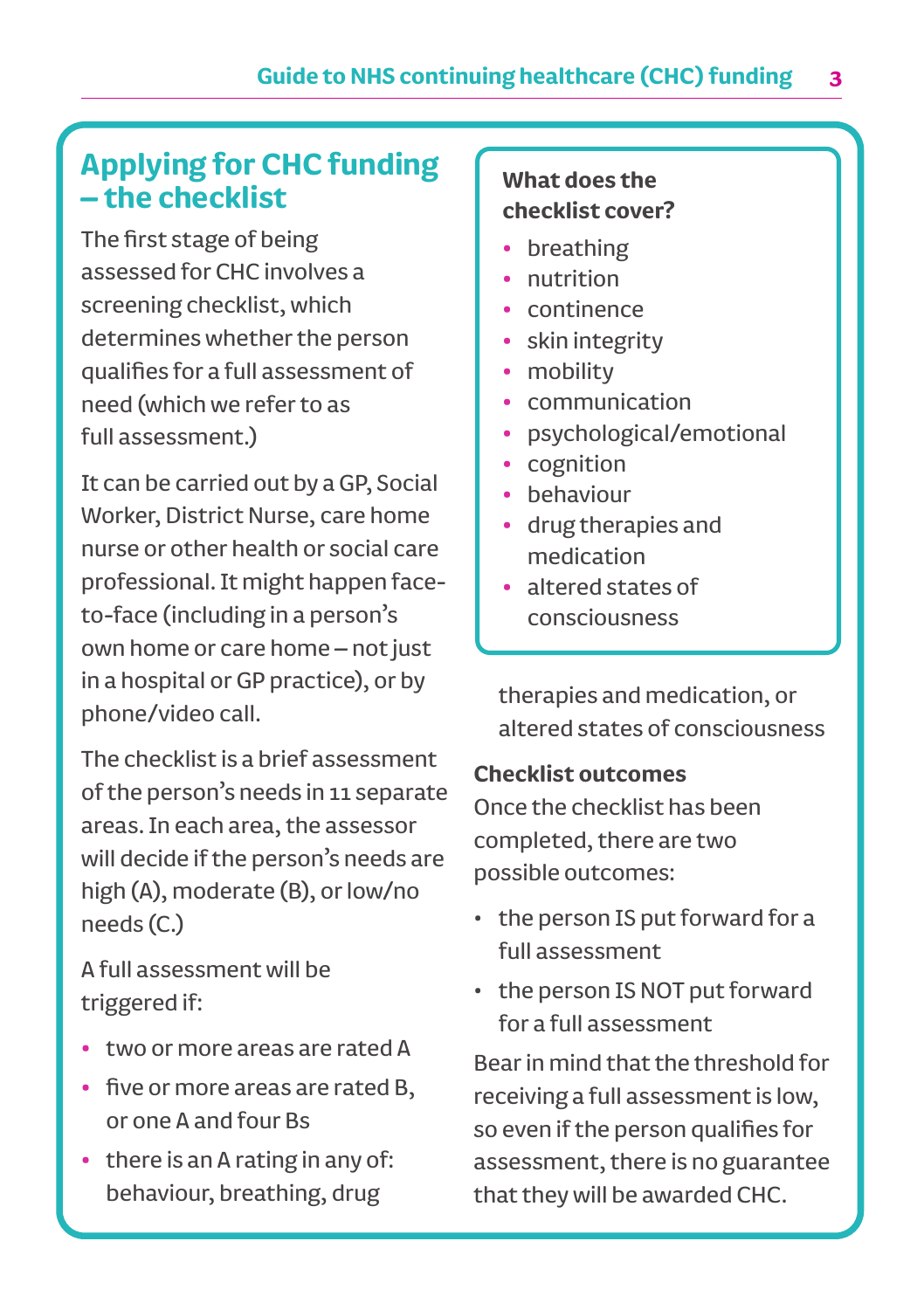### **The full assessment of need**

If a person qualifies for a full assessment of need, it will be carried out by a coordinating assessor. They should contact you soon after the checklist result to arrange the full assessment.

Ideally, the assessment should include members of the person's health and social care team. These people form part of the multidisciplinary team (MDT) which provides information and evidence about the person's care needs. It is helpful to keep a note of who is involved, and what their role is.

The full assessment should be done within 28 days of the checklist being completed, but many families face much longer waits.

If 28 days have passed, you can contact the coordinating assessor or your local NHS body (the local Clinical Commissioning Group in England, the Local Health Board in Wales, or the Health and Social Care Board in Northern Ireland) to remind them that you are still waiting, and ask for a clear timescale for the assessment.

The full assessment involves the coordinating assessor and other members of the MDT completing a Decision Support Tool (DST.) This contains 12 separate 'domains' in which the person's needs are recorded. These are the same as in the checklist (see page 3), plus 'other significant care needs to be taken into consideration' – ie needs that don't fit into any of the other domains. Each domain will be

### **Fast-track applications**

If a person's health is deteriorating rapidly and it is thought that they are approaching the end of their life, they may be eligible for a fast-track application. This is completed by an appropriate clinician who has a good knowledge of their health and care needs. It allows them to bypass the assessment process so CHC funding can be paid sooner.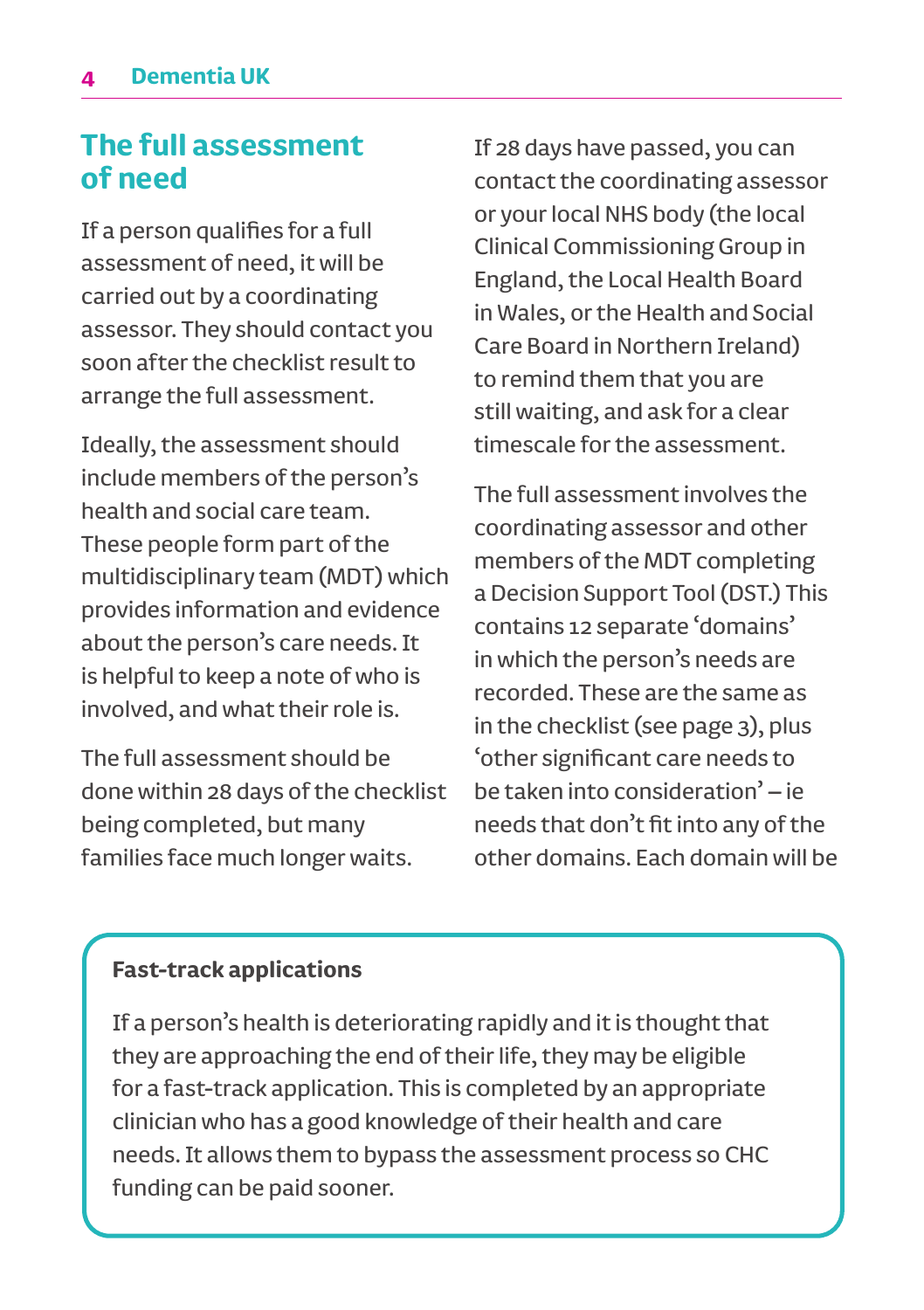### **Guide to NHS continuing healthcare (CHC) funding 5**

assessed in much more detail than at the checklist stage.

It is important to understand that having a particular diagnosis, such as a dementia diagnosis, does not automatically mean the person is eligible for CHC funding – it

depends on their own individual health needs. For this reason, it's vital that any evidence you give accurately reflects their needs on a bad day – not on a good or average day, or the day on which the assessment takes place.

### **Example**

As an example, in the behaviour domain – in which a person with dementia might have significant needs – the MDT might consider:

- Does the person display challenging verbal behaviours like shouting, swearing or screaming?
- Are they physically aggressive or destructive, for example slapping, kicking, punching or destroying property?
- Does their behaviour put them at risk of harm for example, do they leave home alone when it's not safe for them, display inappropriate sexual behaviour, head-bang, try to eat raw food etc?
- Are there particular triggers for their challenging behaviour, such as a certain environment or carer?
- How is their behaviour currently being managed for example, can they be distracted, or do they need to be restrained or given sedative medication?
- How frequently do carers need to intervene in their behaviour?

This is not an exhaustive list, and every single category will require the MDT to look at many different areas and their impact on the person's health.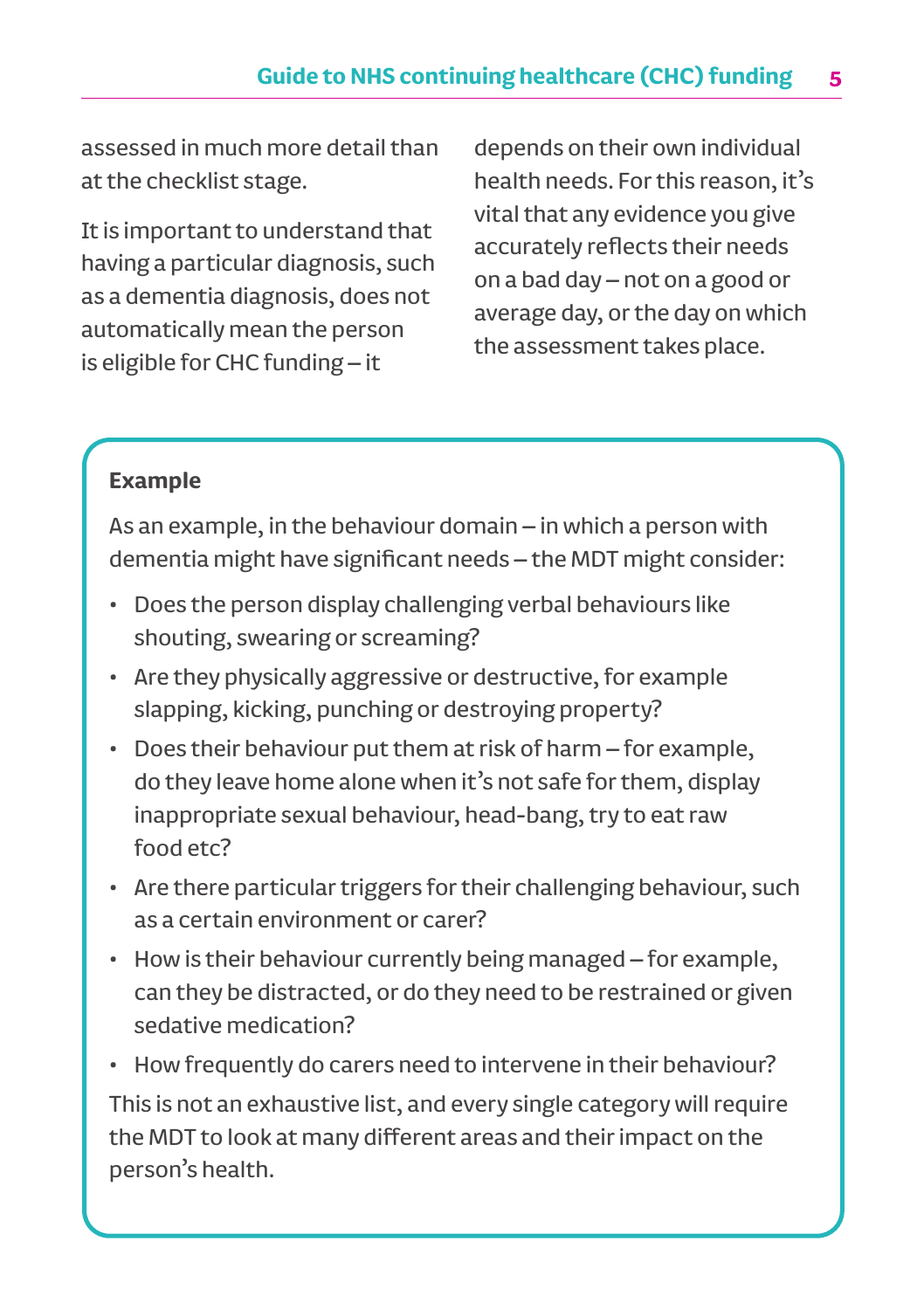# **Tips for the CHC process**

These tips may be helpful in preparing for the CHC assessment and ensuring the person's needs are fully explained and understood.

- Consider getting specialist, professional help and advice, eg from a health or social care professional who understands both the nature of dementia and the CHC process. See Appointing an advocate on page 8
- Contact the coordinating assessor to make sure you know when the assessment is happening and what they require from you
- Tell the assessor who is involved in the person's care so they can consult these professionals during the assessment process
- Familiarise yourself with the DST forms – you can download these from the website of the local NHS body responsible for CHC funding (see links on page 2.) The more you understand about what the assessors are looking for, the more able you will be to contribute evidence and build a strong case
- Record as much as you can about the person's needs and how they are changing. Written evidence holds more weight than oral evidence, so you could keep notes. Recording short video clips that illustrate their needs may also be useful
- Make sure your evidence is aligned to the domains in the DST – think of specific examples in each area
- Focus on describing the person's needs on a bad day – family carers often underplay how difficult and complex the person's needs can be
- Be specific. For example, rather than saying, "They get very difficult if I try to take them out," give examples of what that looks like – do they push or hit you, become tearful, shout and swear, or throw things?
- Use powerful language like 'danger' and 'risk' to communicate the extent of the person's needs
- Ask others involved in the person's care to provide an accurate, up-to-date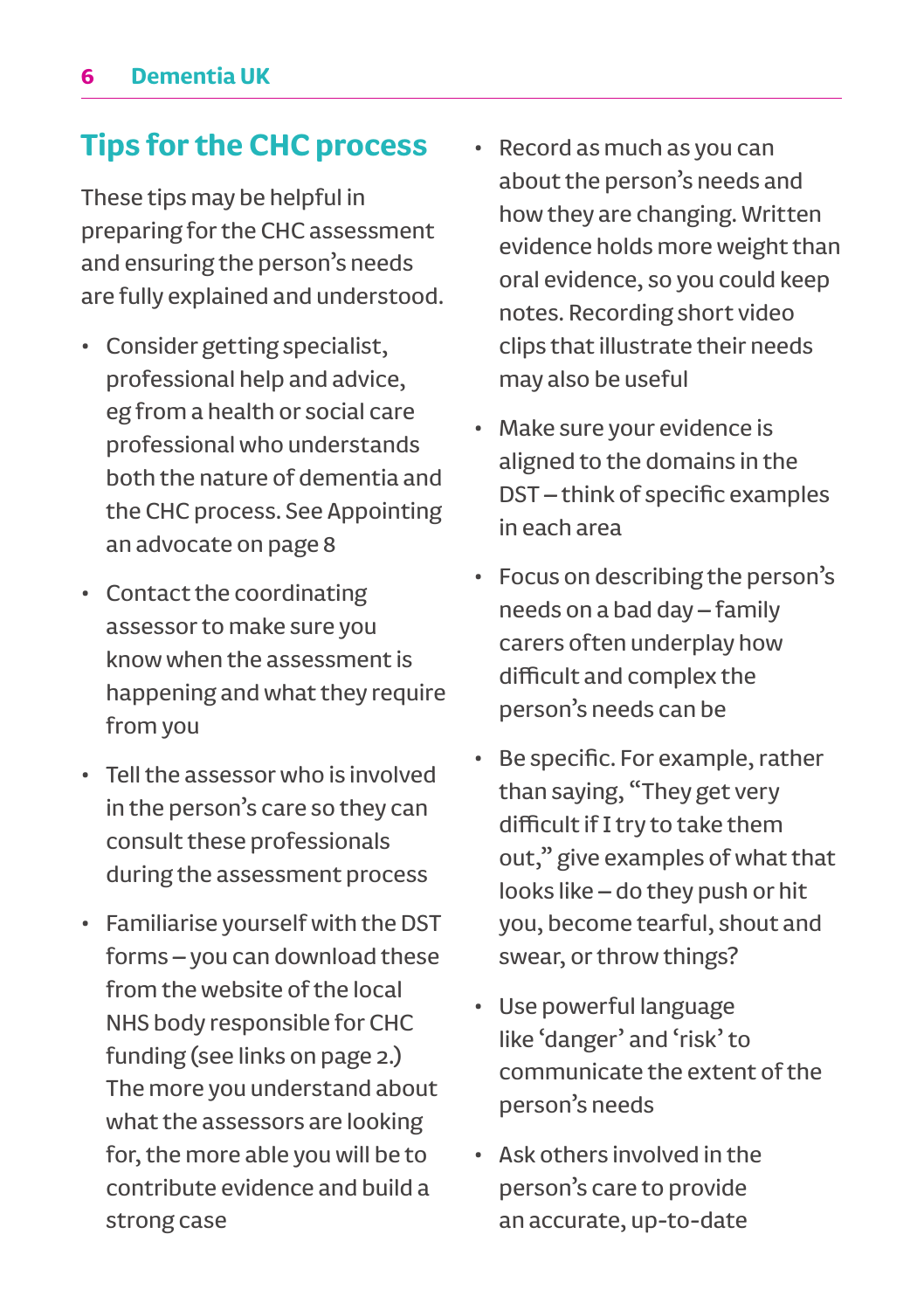

assessment of their needs. If they live in a care home, you could ask the staff to keep a log of their needs, behaviours, clinical issues and risks

- Seek views of family and friends to support your case. They may have noticed examples of the person's needs that you haven't
- Ensure your view of the person's health and care needs is represented, and that it is

understood by the coordinating assessor and any other professionals involved

- Don't be afraid to ask for clarification at any stage if there is something you don't understand
- If you think of anything you forgot to mention during the assessment, follow it up afterwards with the coordinating assessor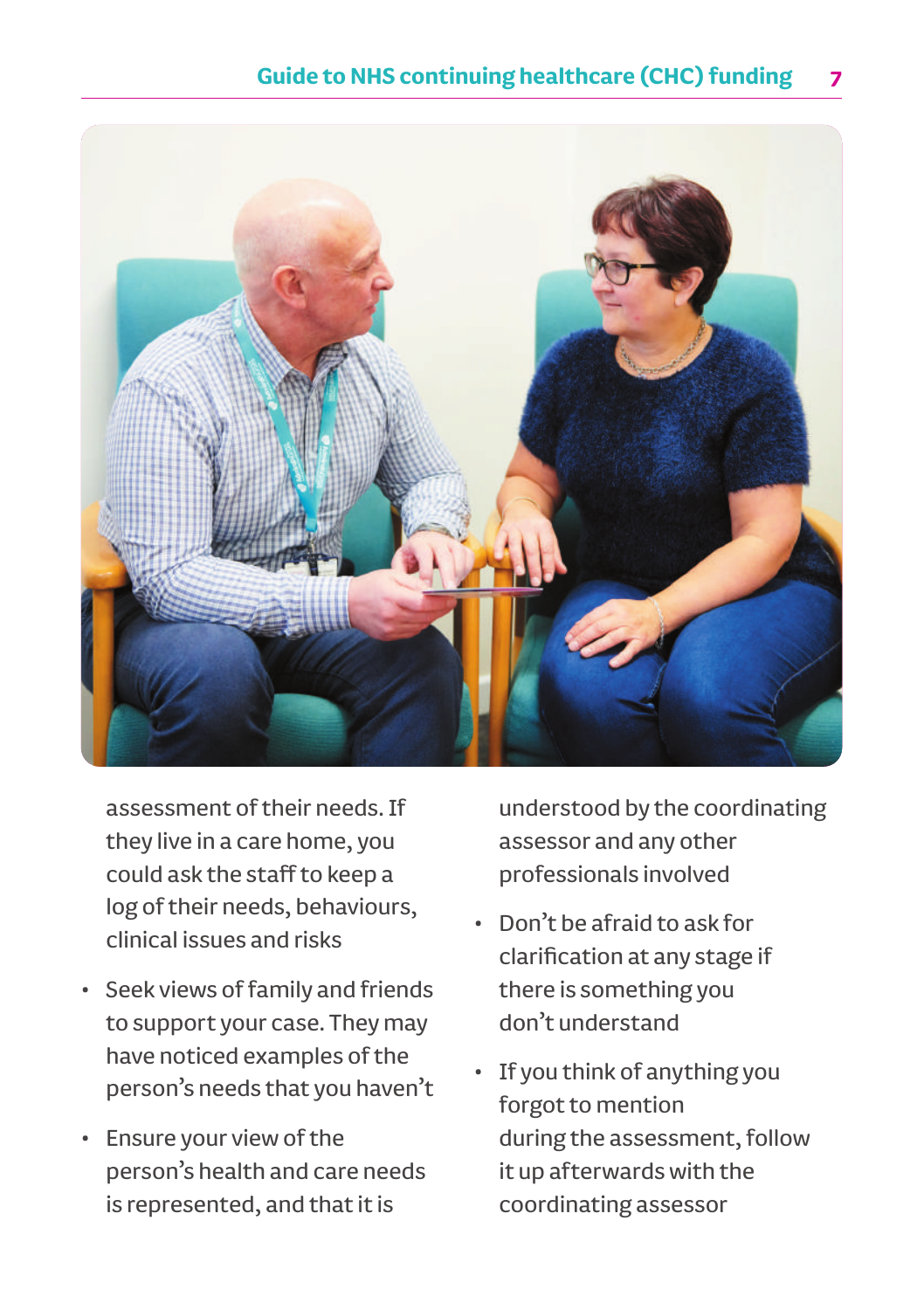# **Appointing an advocate**

Often, coordinating CHC assessors have little understanding of dementia and how it affects the person, leading to them underestimating their needs. An advocate can speak up for you and the person you care for, and make sure their needs and rights are properly expressed. They can also help you remember and understand what is said in conversations.

Anyone can be an advocate, but it's advisable that it's someone who is a specialist in dementia care. If there is an Admiral Nurse in your area, they may be able to act as an advocate – but it's best if they already know the person and their needs. Other options include:

- a family member or friend
- an independent advocacy service
- a non-practising solicitor they can help ensure the correct legal processes are followed, but may not have specialist knowledge of dementia

A paid carer cannot act as an advocate.

If the person has young onset or a rarer dementia that has atypical symptoms (see page 11), it's especially important to use an advocate who has expertise in their particular type of dementia. Many assessors lack understanding of rarer dementias and how the person's condition affects their needs.

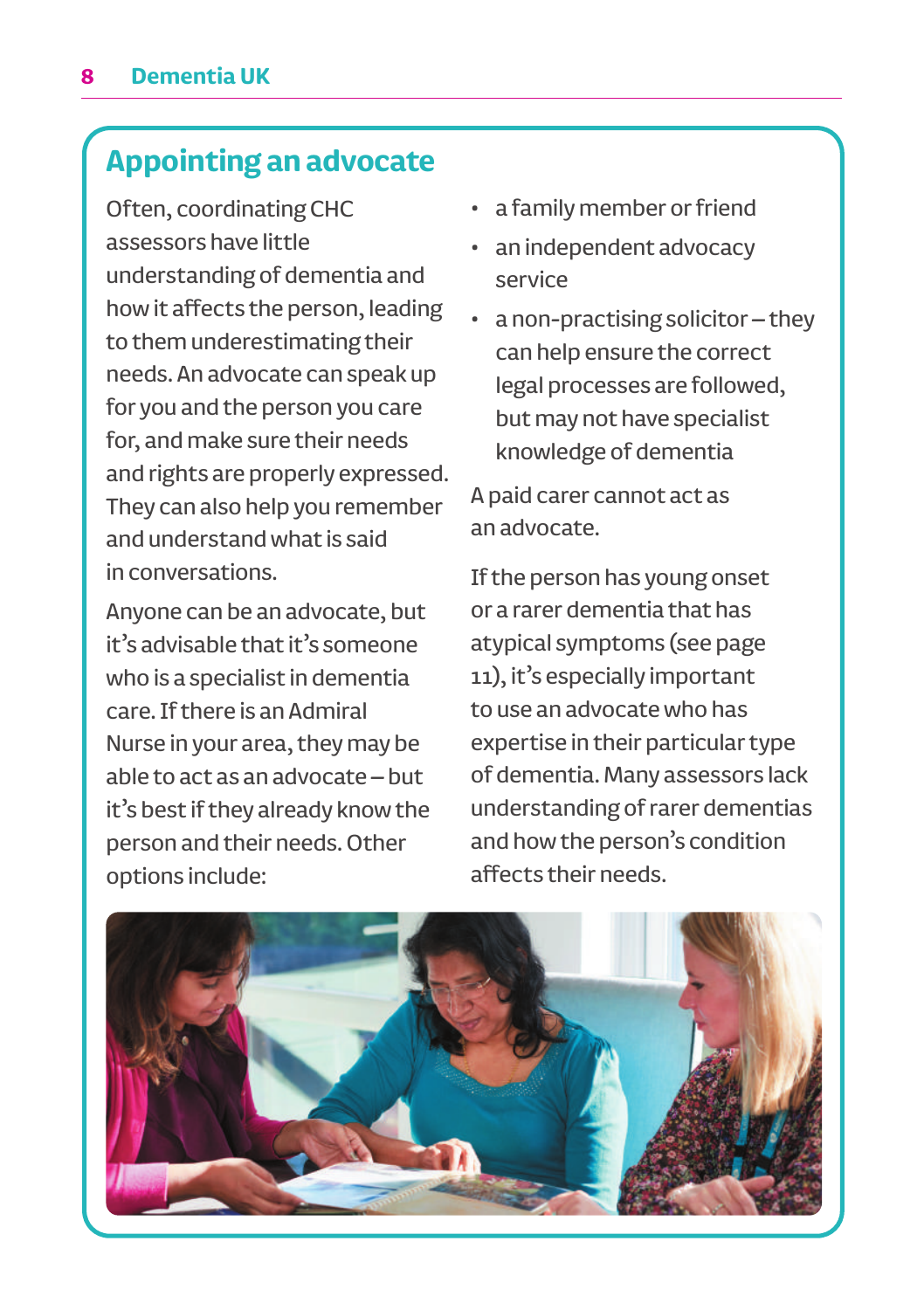### **What happens if the person qualifies for CHC?**

Once the DST has been completed, a recommendation is made to the local NHS body responsible for awarding CHC funding as to whether the person is eligible for CHC. Only in very rare circumstances can the local NHS body overrule this recommendation.

You will receive a letter explaining whether or not the person you care for is eligible for CHC. If they are, a CHC nurse will usually work with you to make a Support Plan. This will include:

- the person's health and wellbeing goals
- the day-to-day care and support they need
- how their needs and care will be managed
- where their care will be provided, eg in their own home or a care home
- who will be responsible for providing their care

CHC funding can either be paid directly to the person's care service provider, or as a personal health

budget – where a designated person (such as a health or social care professional, a care organisation or a family member) manages the budget and decides how it is spent. This option gives you more control and flexibility over how the funding is used, so you can change how it is spent if the person's needs change.

## **What happens if the person does not qualify for CHC?**

If the person's CHC application is rejected, they may qualify for joint funding instead, where the cost of their care is shared between the NHS, which provides the health funding, and the local authority, which provides social care funding. The social care element is means tested, so the person may need to contribute towards the cost of this care, depending on their financial circumstances.

Some people will not qualify for any funding at all. This can be a worry for many families, so you may want to appeal the decision or restart the application process – see overleaf.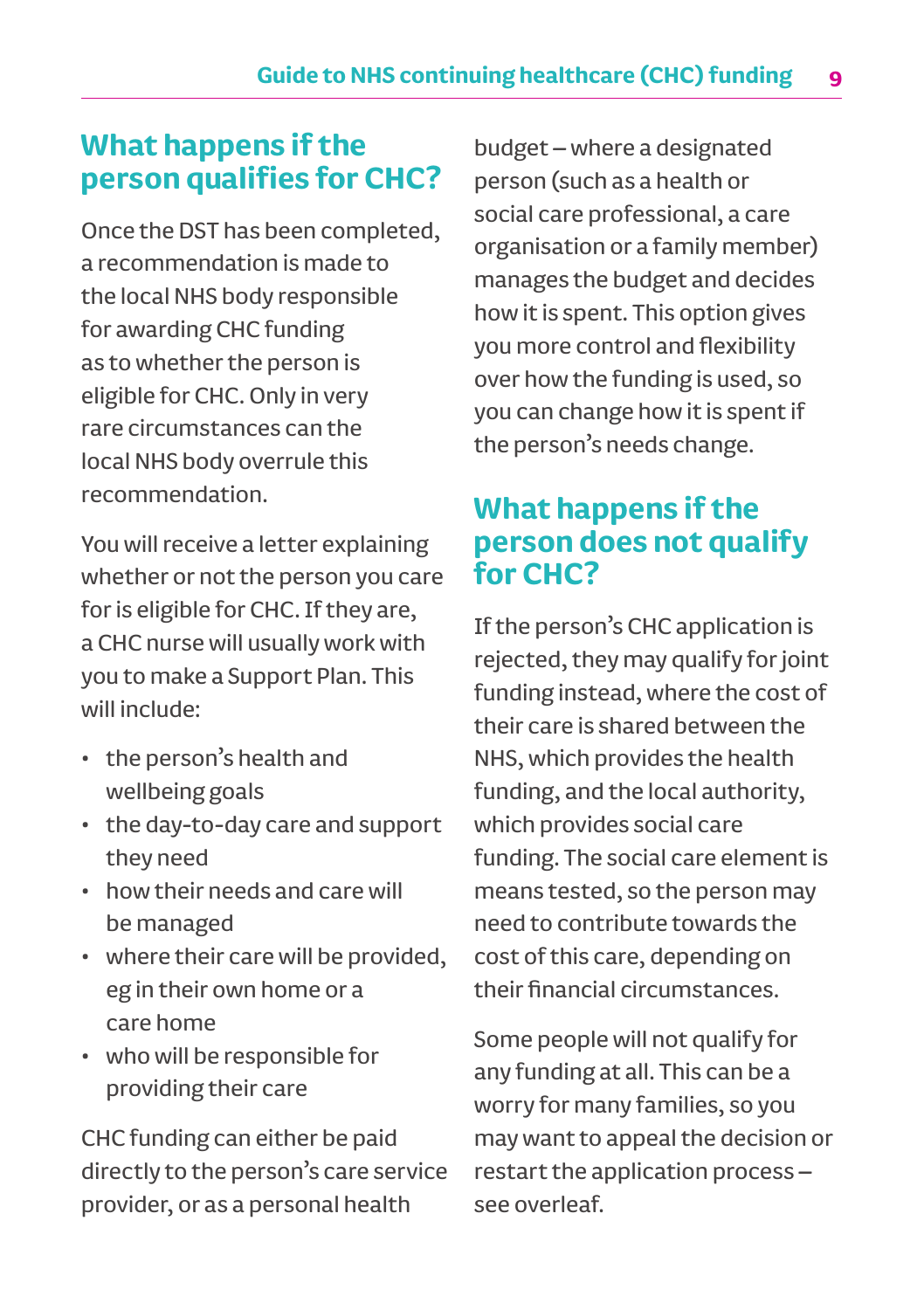

### **What to do if you disagree with the CHC decision**

If the person isn't granted CHC funding, you can ask the local NHS body to reconsider the decision. This is called local resolution. However, local resolution is usually only successful if there was an error in the assessment process – not just because you disagree with the outcome.

For this reason, it's often better to start a new application. This provides another opportunity for the person's health needs to be assessed in detail. Often, their

needs will have changed since the first assessment, which may mean they are now considered eligible for CHC funding. You can restart the process immediately after receiving a negative outcome.

# **CHC reviews**

Because people's needs can change over time, the local NHS body will review the person's entitlement to CHC after three months, and then usually every 12 months. These reviews look at:

- whether the person's needs are the same
- whether their care package still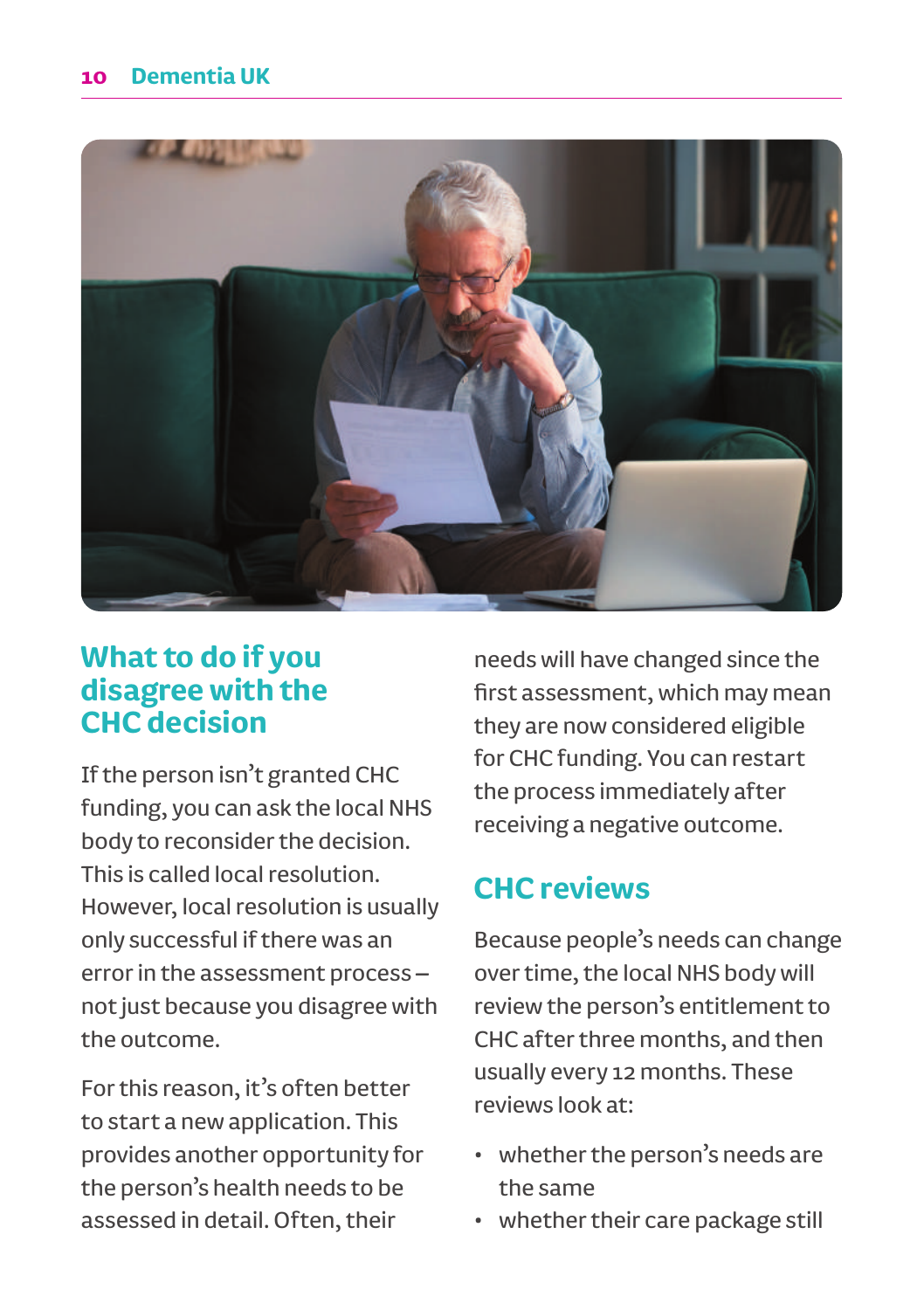meets their needs

• if they are still eligible for CHC

These reviews are standard practice and don't mean that a person's CHC will be taken away – in fact, if their needs have increased, they may be entitled to more support. A full reassessment should only be necessary if there have been significant changes to the person's needs.

## **Young onset dementia and rarer dementias**

People with young onset dementia (dementia in someone aged 65 or under) often find it harder to prove that they qualify for CHC. The assessment is often weighted towards physical health needs, and coordinating assessors may not understand how dementia presents in younger people.

For example, a younger person may be physically fit – they may be able to dress and feed themselves independently, move around without help, and go to the toilet alone. However, while their physical needs may be fewer than in older people, they may still have significant psychological/

behavioural needs requiring specialist care and support.

For instance, they may not remember that they have had to surrender their driving licence due to their dementia, and get into their car and drive off. Or they may be prone to aggression and anger – and because they may be much stronger than an older, frailer person, these behaviours may put them, their carers or others at risk of injury.

It can also be difficult for people with rarer types of dementia to successfully apply for CHC funding. Their symptoms and needs may be different from more common types of dementia, and the assessor may not understand how their condition presents and how it affects their life. For example, they may not display significant memory loss, but instead have problems with concentration, problem-solving, spatial awareness and hallucinations.

If a person with young onset dementia or a rarer dementia is being assessed for CHC, it's strongly advised that you have an advocate who has specialist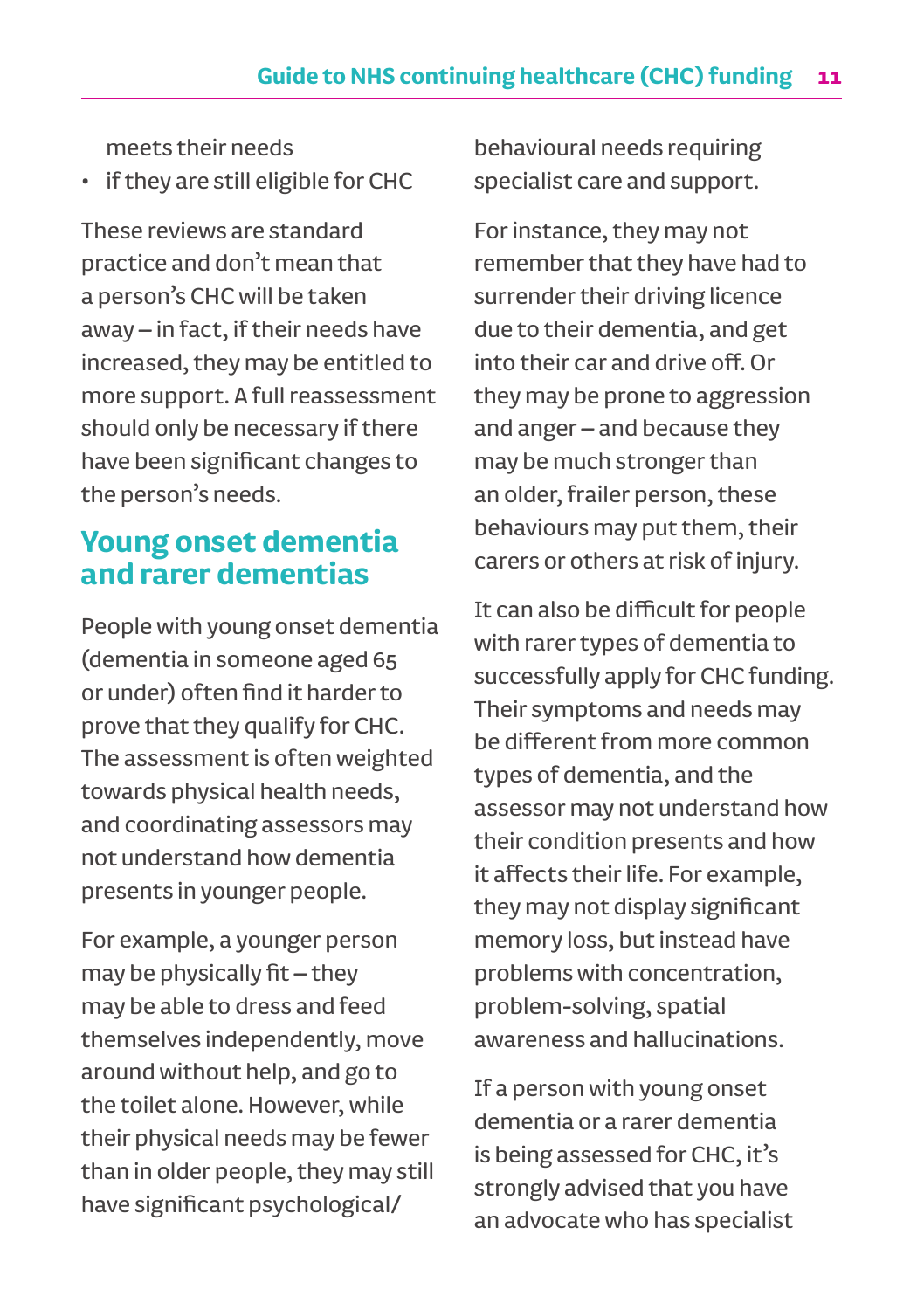#### **12 Dementia UK**

knowledge and experience of the condition. This could be someone who is involved with the person's care, an Admiral Nurse who is already working with the person and their family, or an independent advocate.

### **Support for you**

The CHC application process can be difficult emotionally. It can be upsetting to think in detail about the extent of the person's needs on their worst days, especially if caring for them has become routine and you don't often think about how challenging things can be.

It might be hard to admit that you can't always meet the person's needs yourself, and feel that your caring abilities will be judged. Or you might be worried about upsetting the person you care for by talking about their difficulties, especially if they are attending the assessment in person.

Some people find that the person's regular health or social care professional tries to tell them that they won't qualify for CHC; that there is no point applying; that they are wasting their time; or that it is not their responsibility. But everyone is entitled to checklist screening, so try not to be put off.

It's important that you feel well supported both practically and emotionally throughout the CHC assessment process, so try to involve people who can support you when things feel difficult. You could talk to a friend or family member, your GP, the person's Social Worker, or someone from a carers' support group.

Dementia specialist Admiral Nurses can also offer support and guidance. To find out if there is a nurse in your area (for example, in a hospital or GP practice), visit **dementiauk.org/get-support/ find-an-admiral-nurse/**

You can also speak to an Admiral Nurse about CHC or any other aspect of dementia on our free Helpline: call 0800 888 6678 (Monday-Friday 9am-9pm, Saturday and Sunday 9am-5pm, every day except 25<sup>th</sup> December) or email **helpline@dementiauk.org**. If you prefer, you can book a phone or video appointment in our virtual clinic at **dementiauk.org/getsupport/closer-to-home/**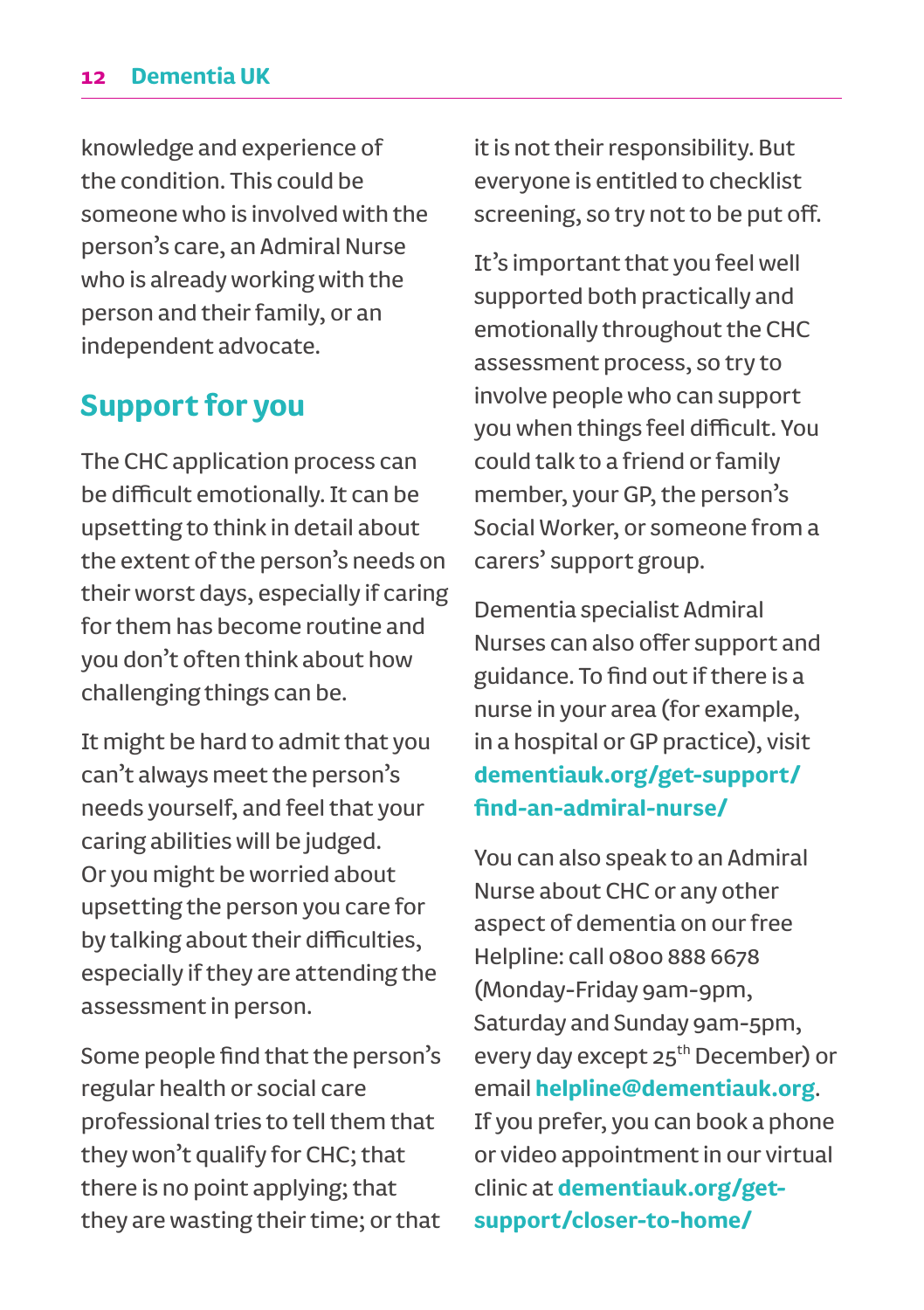# **The CHC process at a glance**



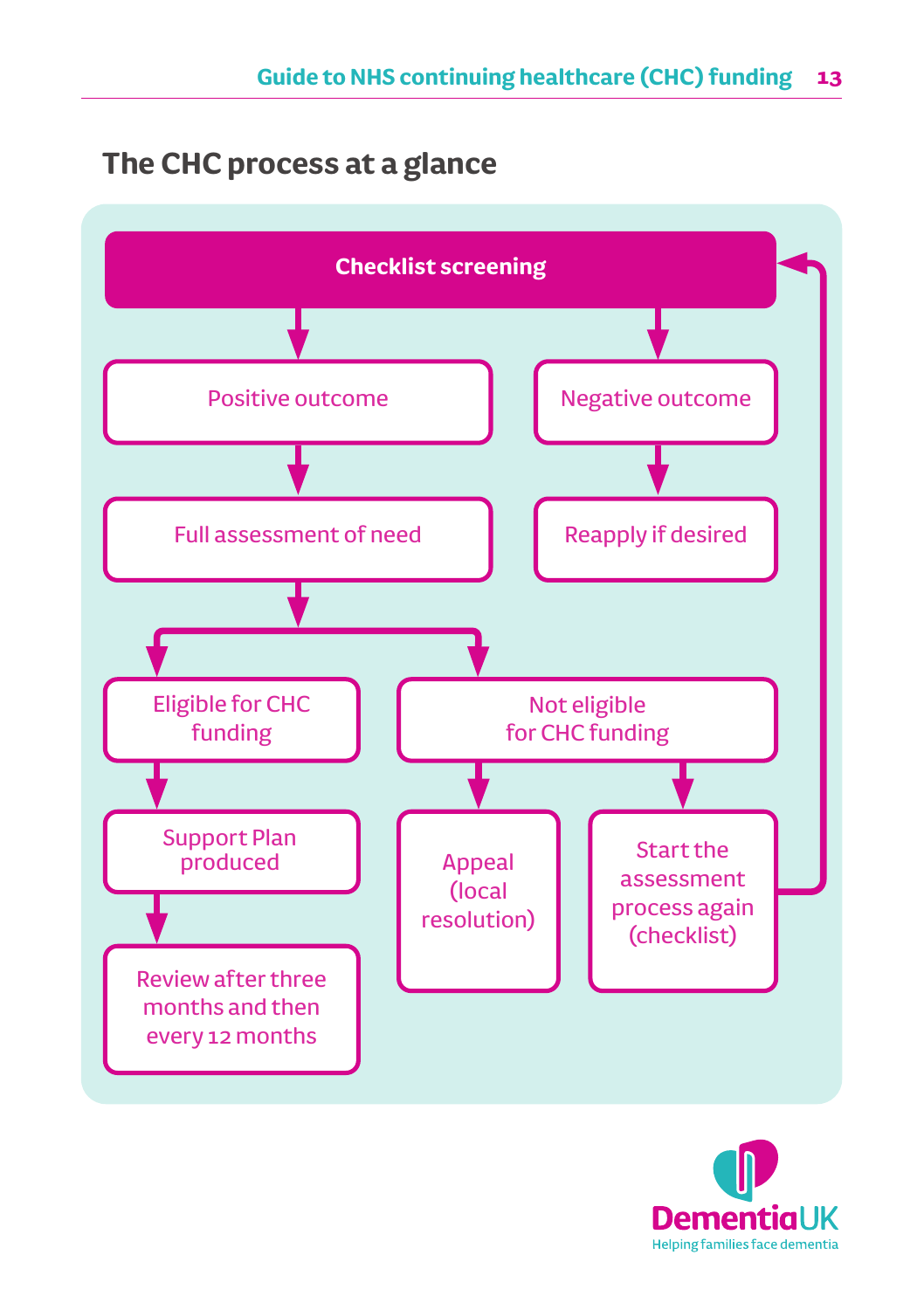

# **Glossary**

#### **Advocate**

Someone who can offer knowledge, expertise and/or support, ensuring the person's needs are represented and their rights respected

### **Checklist**

A brief evaluation of the person's needs, carried out by a health or social care professional, to see if they qualify for a full assessment of need

### **Coordinating assessor**

The person who leads the full assessment of need

### **Decision Support Tool (DST)**

The document that the assessor

uses to record information about the person's health needs during the full assessment

### **Domains**

The 12 areas of need in the DST that the assessors look at

### **Fast-track assessment**

A CHC assessment for people who may be approaching the end of life. This bypasses the checklist and full assessment of need

### **Full assessment of need**

A detailed assessment of the person's health and care needs to decide whether they are eligible for CHC funding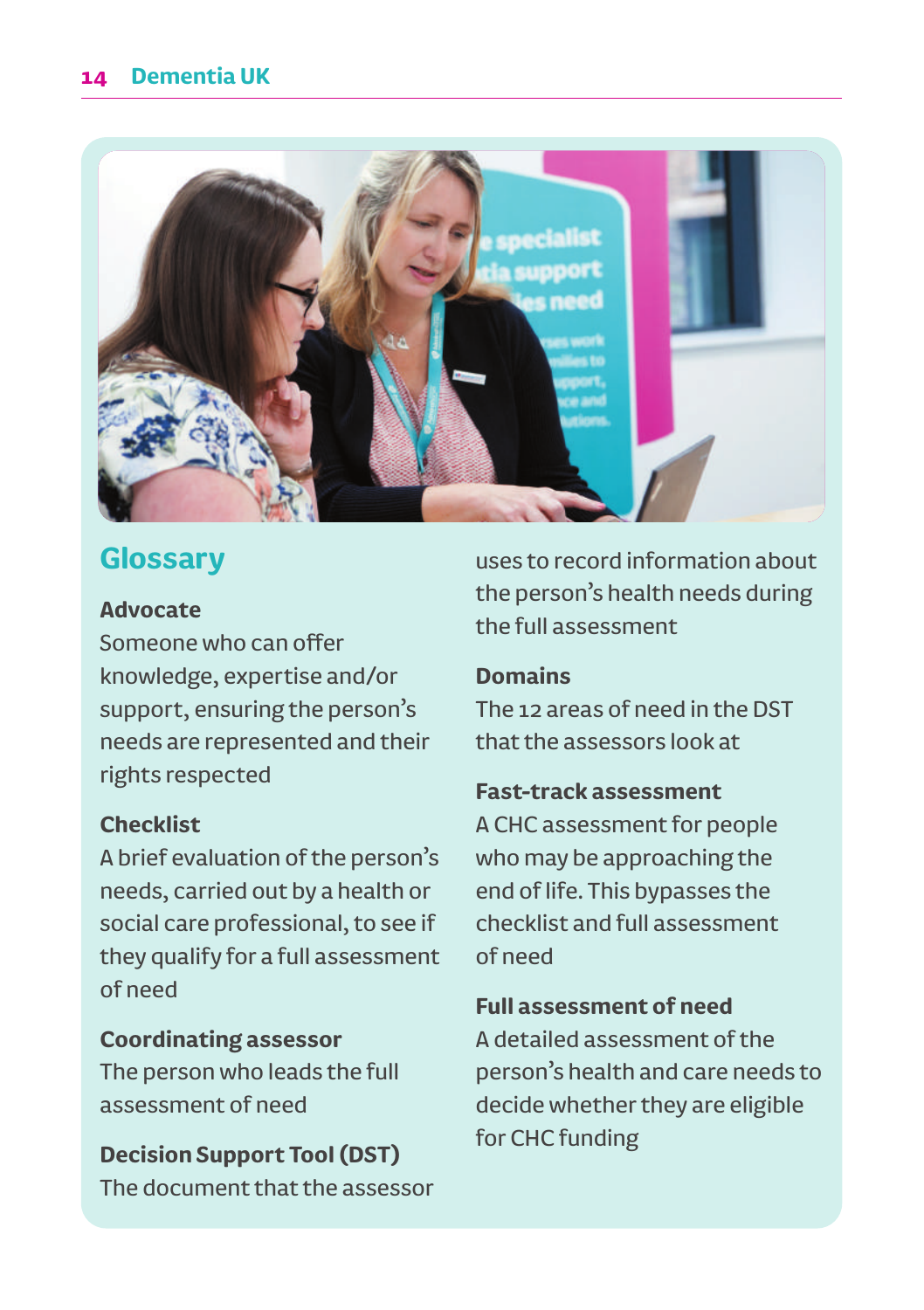### **Hospital-based Complex Clinical Care**

The equivalent of CHC in Scotland – this only covers care in a hospital or a specialist NHS unit

#### **Joint funding**

Where the NHS and local authority jointly fund the person's care if they don't qualify for CHC

### **Local resolution**

The first stage of appealing a CHC decision, where you can explain why you think the assessment was flawed

#### **Multidisciplinary Team (MDT)** The team of health and social

care professionals who conduct the full assessment of need

#### **Personal health budget**

A budget that allows a person to decide how their CHC funding is spent

#### **Primary health need**

A need that means the majority of the person's care relates to their health, rather than social care

#### **Social care**

Practical support that helps people with daily living, such as home adaptations, home carers, access to day centres, and meals on wheels. This does not include their healthcare needs

# **Our Admiral Nurses can help**

If you have any questions or concerns about dementia, you can call the dementia specialist Admiral Nurses on our Helpline for free.

### Call **0800 888 6678** or email **helpline@dementiauk.org**

Opening hours: Monday-Friday, 9am-9pm, Saturday-Sunday, 9am-5pm If you would prefer to pre-book a phone or video call appointment in our virtual clinic, please visit **dementiauk.org/get-support/closer-to-home/**